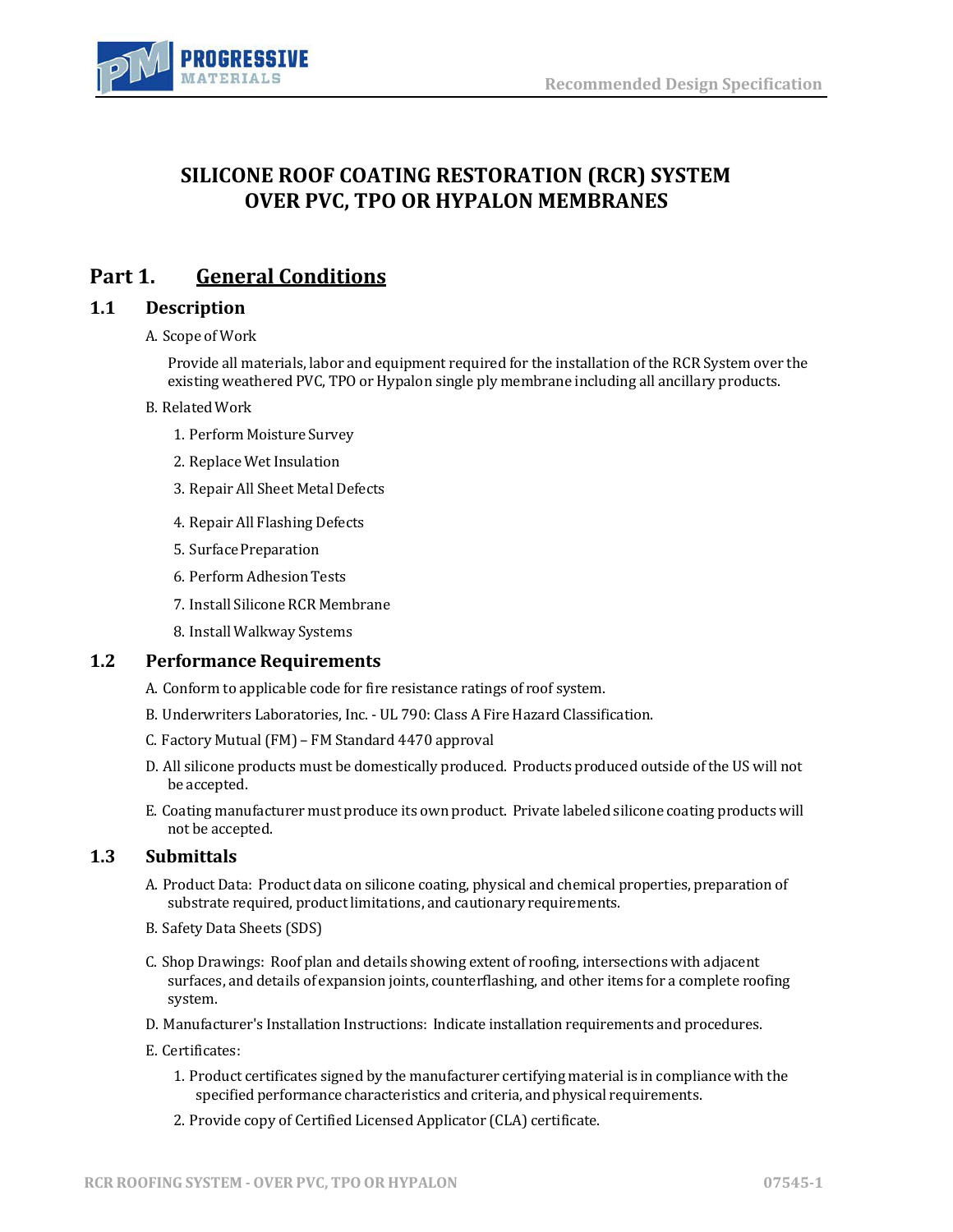

- F. Sample copy of PM warranty
- G. Maintenance Data: For RCR System to include in maintenance manuals.
- H. Final Inspection Report: Copy of roofing system manufacturer's inspection report of completed roofing installation.

### **1.4 Quality Assurance**

#### A. Manufacturer:

- 1. Company specializing in the manufacturing of the system specified in this Section.
- 2. A minimum of 10,000,000 square feet of a similar system installed.
- 3. A minimum of 10 years of manufacturing experience.

#### B. Installer:

- 1. Installer must be a Certified Licensed Applicator (CLA) by the Manufacturer providing the warranty and is capable of receiving the specified warranty.
- 2. CLA to ensure all personnel are properly trained and have a full understanding of all OSHA safety requirements.
- C. Manufacturer Field Representative: Provide a qualified representative ofthe Manufacturer providing the warranty to monitor and periodically inspect the installation.

## **1.5 Delivery, Storage, and Handling**

- A. Deliver and store liquid materials and other products in their original unopened containers or packaging until ready for installation.
- B. Materials shall be clearly labeled with the manufacturer's name, product identification, safety information, and lot numbers.
- C. Store materials indoors whenever possible.
- D. Protect stored products from freezing.
- E. Comply with the manufacturer's instructions for handling and safety procedures.
- F. Store and dispose of solvent-based materials, and materials used with solvent-based materials, in accordance with requirements of local authorities having jurisdiction.

### **1.6 Environmental Requirements**

- A. Maintain logs of environmental conditions (temperature, humidity, and wind speed) within limits recommended by manufacturer for optimum results. Do not install products under environmental conditions outside of manufacturer's limits.
- B. Weather Limitations: Proceed with installation only when existing and forecasted weather conditions permit roofing system to be installed according to manufacturer's written instructions and warranty requirements.
- C. Do not install silicone coating under the following conditions:
	- 1. When ambient temperature is below 35° F.
	- 2. At temperatures less than 5° F above dew point.

### **1.7 Warranty**

A. Provide Manufacturer's (5, 10, 15 or 20 year) labor & material warranty covering leaks due to silicone material failure.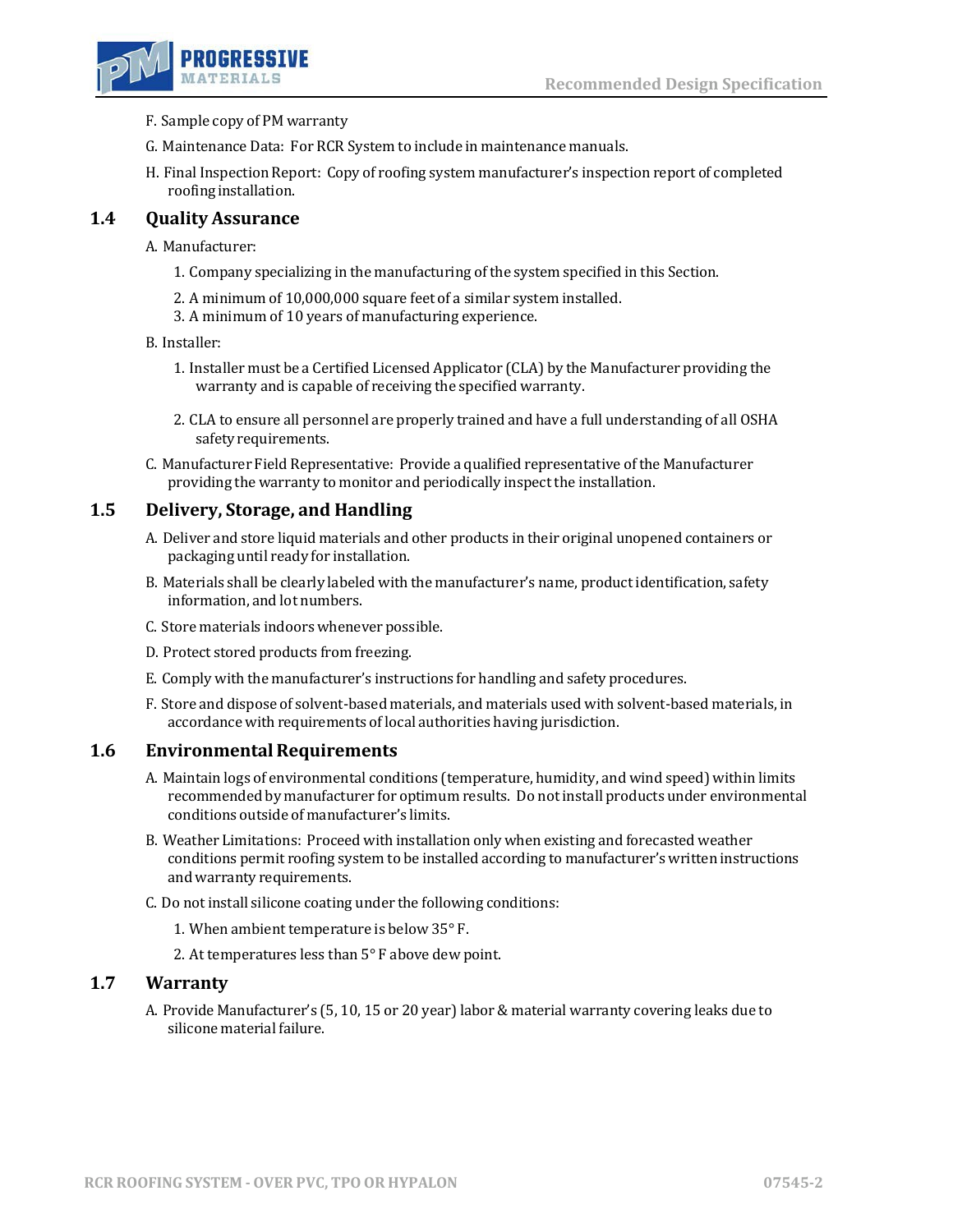

# **Part 2. Products**

## **2.1 Acceptable Products**

- A. Insulation Board
	- 1. Match existing material
- B. Butyl Fleece Tape
	- 1. Progressive Materials: FT 500 Butyl Fleece Tape
- C. Cleaners and Primers
	- 1. Progressive Materials: P-151 Single Ply Primer
- D. Silicone Caulk Sealant
	- 1. Progressive Materials: SS 300 Series Silicone Sealant
- E. Flashing Grade Sealant
	- 1. Progressive Materials: FG 400 Silicone Flashing Grade Sealant
- F. ReinforcingFabric
	- 1. Progressive Materials: PF 200 Polyester Fabric
		- a. PF 206 6"
		- b. PF 212 12"
- G. Moisture Relief Vents
	- 1. Progressive Materials: MRV 600 One-Way Roof Vent
- H. Walkway System
	- 1. Progressive Materials: Pro-Grip Walkway System
		- a. PG 700 Pro-Grip Yellow Walkway Coating
		- b. PG 750 Pro-Grip Yellow Walkway Granules
- I. Skylight Sealer
	- 1. Progressive Materials: HS 3220 Clear Silicone Skylight Coating
- J. Silicone Coating
	- 1. Progressive Materials: Pro-EcoSil HS 3200 Series

## **2.2 Silicone Coating Materials**

A. Silicone base and top coat to be Pro-EcoSil HS 3200 Series Silicone Coating by Progressive Materials, LLC and complying with the following minimum properties:

- 1. Tensile Strength: ASTM D412, 247.
- 2. Elongation: ASTM D412, 237 percent minimum at break at 75° F.
- 3. Water Vapor Permeance: ASTM D-96, 10.7 at 20 mils.
- 4. Fire resistance: ASTM E108, UL 790 Class A.
- 5. Color: Owner to select standard topcoat color.
- 6. Solids Content: 92% ±3%
- 7. VOC Content: < 50 grams/liter
- 8. Initial Solar Reflectivity: .89
- 9. Initial Thermal Emissivity: .90
- 10. SRI Value: 113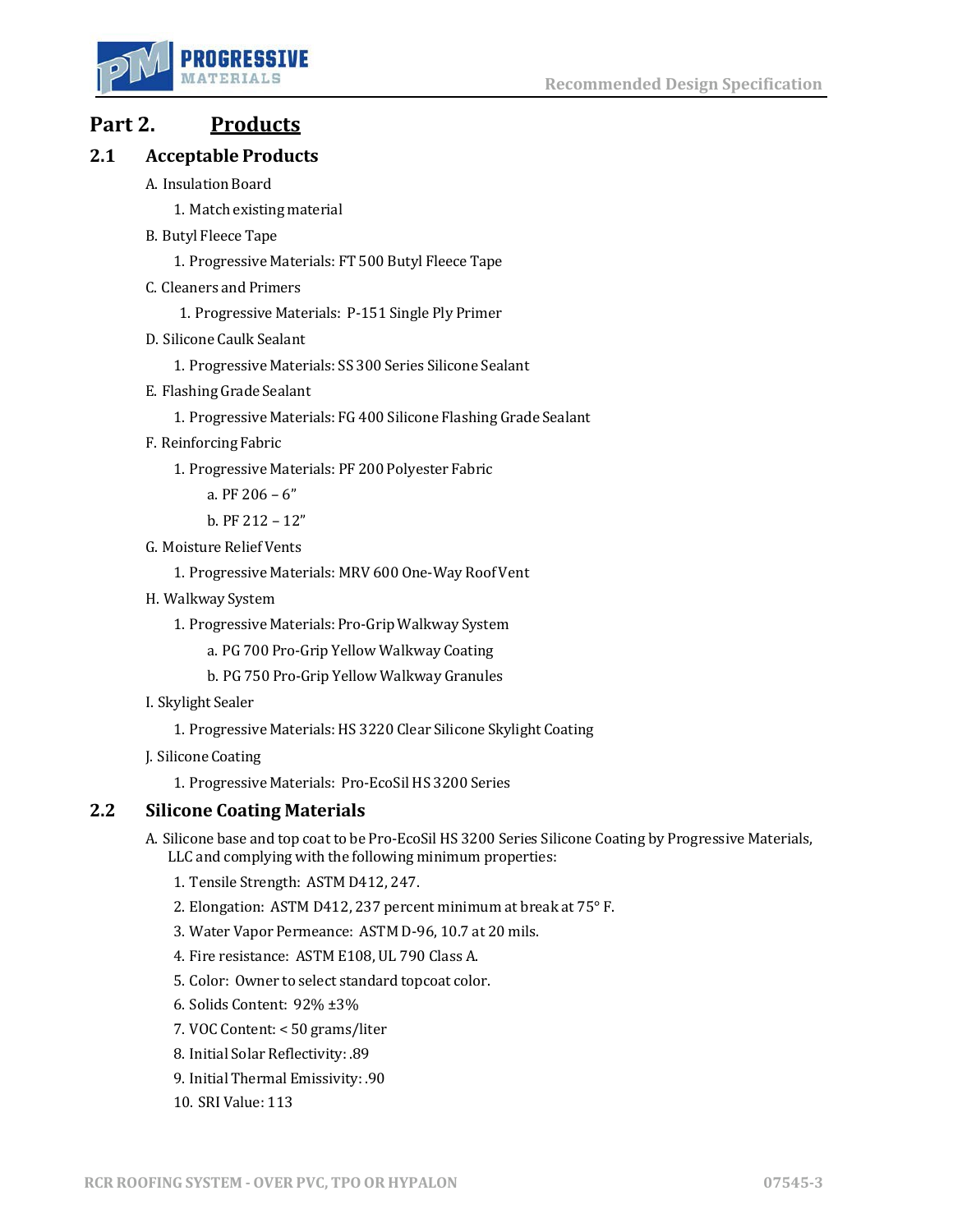

## **Part 3. Execution**

## **3.1 Examination**

- A. Verify roof slope prior to beginning installation. There is to be no single area of standing water on the roof 24 hours after a rain, greater than 100 sq. ft. and more than ½" deep.
- B. Perform infra-red thermal scan of roof to identify any wet insulation.
- C. Identify all seam failures, flashings failures and inadequate sheet metal details.
- D. Inspect all roof drains to ensure proper performance.
- E. Inspect all roof system fasteners for back out.

#### **3.2 Preparation**

- A. MembraneCleaning:
	- 1. Thoroughly pressure wash roof surface and all other areas to receive new coating with a minimum of 2,000 psi water pressure. Be sure not to damage existing membrane during this process.
	- 2. After the surface has dried, perform an adhesion test. If the coating does not properly adhere to the surface, apply P-151 Single Ply Primer at a rate of 1/3 gallon per 100 square feet.
	- 3. Any areas of grease contamination are to be cleaned with an industrial strength detergent.
- B. Existing Wet Insulation Areas:
	- 1. Roof areas containing moisture below the roof surface shall either be replaced, or for areas less than 500 sq. ft. with moderate moisture content, a moisture relief vent shall be installed.
		- a. Wet Insulation Replacement:(wet area is greater than 500 sq. ft.)
			- 1) Cut membrane on three sides and roll back membrane to expose wet insulation.
			- 2) Remove and replace insulation with identical insulation materials. Fasten new insulation at a rate of 1 fastener per 2 square feet.
			- 3) Membrane cuts are to be fastened with barbed membrane seam fasteners staggered 6" o.c.
			- 4) Install 4" FT 500 Butyl Fleece Tape centered over membrane cut.
			- 5) Install 20 mils of HS 3200 coating approximately 16" wide centered over newly installed Fleece Tape.
			- 6) Install 12" wide PF 212 Polyester Fabric into the wet coating. Smooth out fabric and ensure there are no wrinkles or fish mouths.
			- 7) Install another coat of HS 3200 at a rate of approximately 20 mils over new fabric.
		- b. Moisture Relief Vent Installation (wet area is less than 500 sq. ft.)
			- 1) Locate center of moisture-containing insulation.
			- 2) Cut a 4" diameter opening through the membrane and insulation material; remove material to vapor barrier or deck.
			- 3) Lay the MRV 600 Roof Vent on top of roof membrane and attach vent to the roof deck with the appropriate fastener. Install 4 fasteners per vent, evenly spaced.
			- 4) Clean area of vent that is to receive flashing material with clean rag and solvent to remove oil film from vent.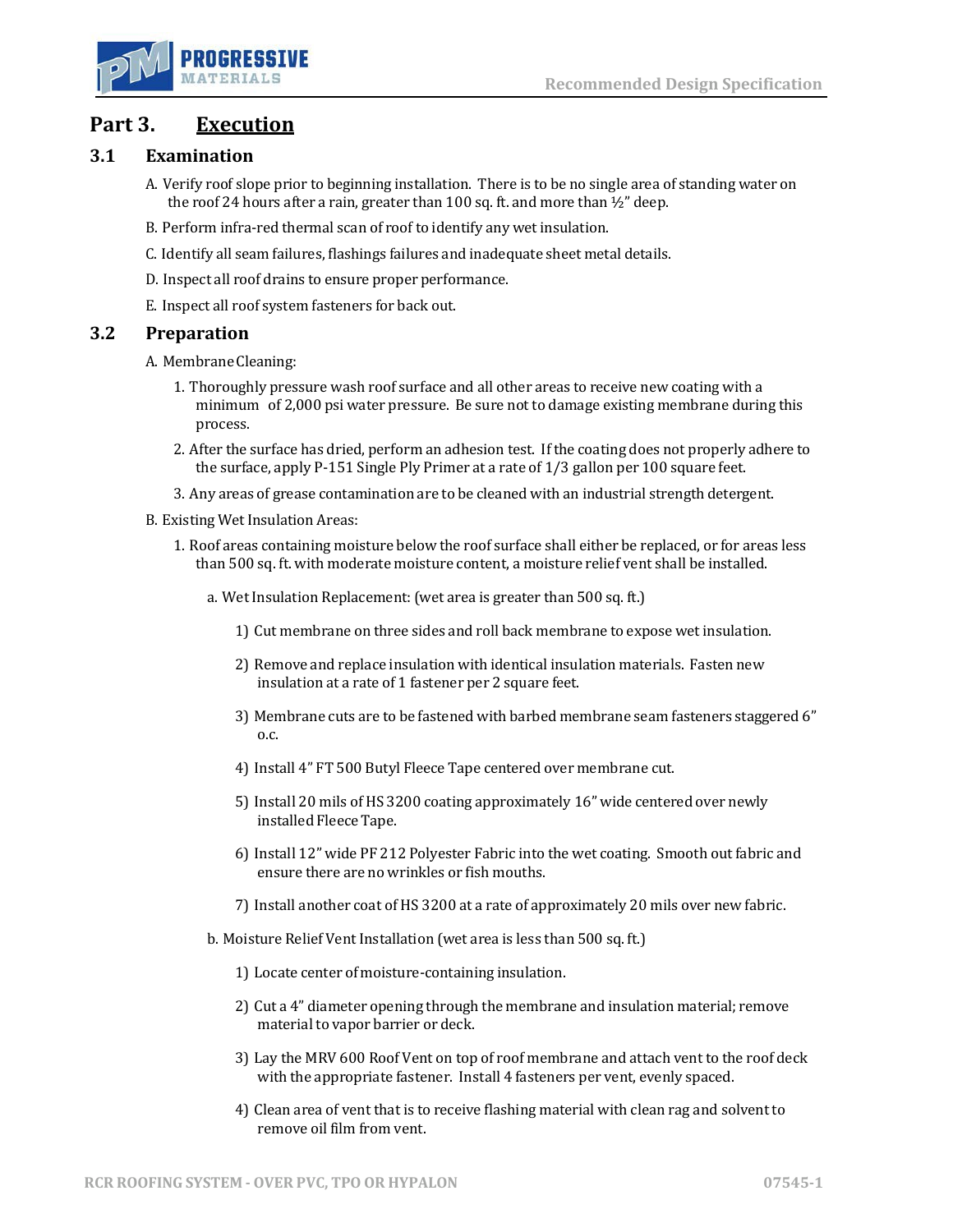

- 5) Flash in vent with one of the two following procedures:
	- a) Apply a 3-course coating and fabric utilizing the PF 200 Polyester Fabric and HS 3200 Silicone Coating.
		- (1)Apply 12 to 15 mils of silicone coating over surface to receive fabric.
		- (2)Embed fabric into silicone coating while still wet. Fabric should extend at least 2" on to the flange of the vent and at least 4" on to the roof surface.
		- (3)After the base coating has cured, apply a generous coat of silicone coating over the fabric to ensure complete saturation.
	- b) Apply FT 500 Self-Sealing Butyl Fleece Tape.
		- (1)Install fleece tape a minimum of 2" on to the flange of the vent and extending at least 2" on to the roof surface per the application guidelines on the FT 500 Technical Product Data sheet.
		- (2)Apply a coat of HS 3200 Silicone Coating to the surface of the fleece tape. Ensure coating is applied generously to ensure a good seal over the fleece surface.
- C. Flashings Details: Ensure all existing flashings provide a watertight condition. If necessary, re-flash any areas required utilizing 4" FT 500 Butyl Fleece Tape and install 25 mils of HS 3200 Silicone Coating over tape.
- D. Membrane Seams: Repair all seam failures utilizing 4" FT 500 Butyl Fleece Tape and install 25 mils of HS 3200 Silicone Coating over tape.
- E. Sheet Metal: Ensure all sheet metal is in good condition and will provide a watertight condition. If necessary, replace or repair any sheet metal required.
- F. Fastener Back Out: Identify and replace all fasteners that are loose or backed out. Repair membrane cuts utilizing FT 500 Butyl Fleece Tape and install 25 mils of HS 3200 Silicone Coating over tape.

### **3.3 Silicone Coating Installation**

- A. Ensure surface is completely dry.
- B. Ensure subsequent coats of primer or silicone coating is completely cured.
- C. Ensure adhesion tests have been completed and results are satisfactory with the manufacturer's requirements.
- D. Install silicone coating in one pass over entire roof surface at a rate of:
	- 1. 20 mils minimum for a 5 year warranty
	- 2. 25 mils minimum for a 10 year warranty
	- 3. 30 mils minimum for a 15 year warranty
	- 4. 35 mils minimum for a 20 year warranty
- E. While spraying the silicone coating, special effort should be made to have pass lines overlap on membrane seams as to provide additional coating thickness on the seams.
- F. It is strongly recommended that the coating should be applied with a roller at all edges and penetrations to prevent overspray and provide a clean straight edge.

#### G. NOTE

1. Any subsequent membrane repairs after the coating installation should be done only with silicone products. If needed, repairs should be completed with a 3-course coating and fabric.